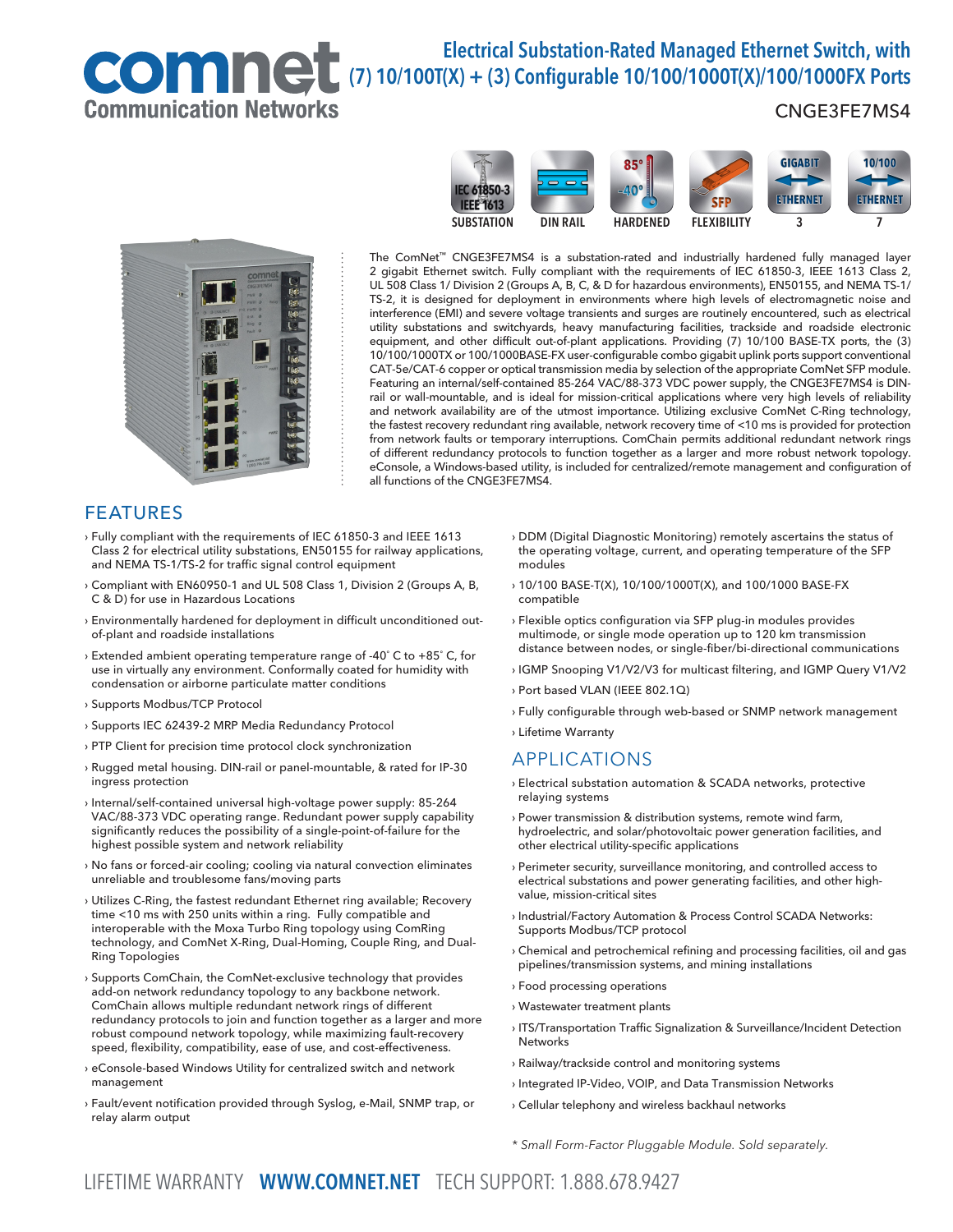## FEATURES

## Network Redundancy

C-Ring is ComNet's exclusive and proprietary redundant ring technology with extremely rapid recovery time, making it ideal for mission critical applications where network interruptions and temporary malfunctions cannot be tolerated.

Provides full network redundancy/ backup

Network recovery time: <10ms, with 250 switches configured within a ring Supports, STP, RSTP, & MSTP per IEEE 802.1D/w/s

 Supports Moxa® Turbo Ring, ComNet X-Ring, Dual-Homing, Couple Ring, and Dual-Ring topologies are also supported.

 Supports MRP. MRP (Media Redundancy Protocol) is a data network protocol standardized by IEC 62439-2. It allows multiple rings of Ethernet switches to overcome any single failure, with recovery times that are much faster than can be achieved with spanning tree protocol (STP).

## Switch Properties

Switching Latency 7 µS Switching Bandwidth 7.4 Gbps Port Rate Limiting User-Defined

#### VLAN

Port Based IEEE802.1Q Tag VLAN (256 entries)/ VLAN ID (UP to 4K, can be assigned from 1 to 4096) GVRP (256 Groups) Maximum VLANs Available 4096 MVR (Multicast VLAN Registration) support

## QoS (Quality of Service)

Supports IEEE 802.1p Class of Service for real-time traffic Per port provides 4 priority queues Port Base, Tag Base and Type of Service Priority

## Port Mirroring: Monitors traffic in switched networks

TX packet only RX packet only Both TX and RX packets

## SOFTWARE FEATURES

| <b>Network Management</b> | SNMP v1, v2c, v3/ Web/Telnet/CLI/NS-View<br>Management                                                                                    |
|---------------------------|-------------------------------------------------------------------------------------------------------------------------------------------|
| <b>SNMP MIB</b>           | RFC 1215 Trap, RFC 1213 MIBII, RFC 1157 SNMP<br>MIB, RFC 1493 Bridge MIB, RFC 2674 VLAN MIB,<br>RFC 1643, RFC 1757, RSTP MIB, Private MIB |
| <b>Port Trunk w/ LACP</b> | LACP Port Trunk: 4 Trunk groups/ Maximum 4<br><b>Trunk members</b>                                                                        |
| <b>LLDP</b>               | Supports LLDP to allow the switch to advise its<br>identification and capability on the LAN                                               |
| <b>Port Security</b>      | Supports 1000 entries of MAC address for static<br>MAC and another 100 addresses for MAC filtering/<br>MAC binding                        |
| <b>Port/Trunk</b>         | Supports Port configuration, status, statistics, and<br>monitoring                                                                        |
| <b>IP Security</b>        | Supports 10 IP addresses that have permission<br>to access the switch management and to prevent<br>unauthorized intrusion.                |

#### Network Security

 Enable/Disable ports, MAC address-based security (entries and filter) Port Security: MAC address entries/filter

 IP Security: IP address security management to prevent unauthorized intrusion Login Security: Radius password management per IEEE802.1X Supports Cisco TACACS+

Port-based network access control, per IEEE 802.1x

VLAN per IEEE 802.1q, to segregate and secure network traffic

 Supports Q-in-Q VLAN for performance, & security to expand the VLAN space SNMP v1/v2c/V3 encrypted authentication & access security

## Windows Utility

 eConsole-based. Supports centralized network management. Configurable via web-based or Telnet/console port/CLI

#### IGMP

Number of IGMP Multicast Groups supported: 1024 Query mode (v1 & v2) for Multi-Media Application Multicast snooping: v1, v2, and v3, with multicast filtering

#### Spanning Tree

Supports IEEE802.1D Spanning Tree Supports IEEE802.1w Rapid Spanning Tree Supports IEEE 802.1s Multiple Spanning Tree

## Clock Synchronization

SNTP for synchronizing clocks over the network PTP (Precision Time Control) Client

## Bandwidth Control

Supports rate-based and priority-based rate limiting Broadcast/Multicast Packet Filter Control

## System Fault/Alarm Event Notification

System (Syslog) Log Server/Client SMTP trap e-Mail Alert Relay Alarm Output. Relay contacts are configured as normally-open

## TFTP Firmware Update / System Configure Restore & Backup

Supports TFTP firmware update, Firmware Update /System Configure Backup & Restore

| <b>Login Security</b>    | Supports IEEE802.1X Authentication/RADIUS                                                                                                                                                                                                                                                                                                                                                     |
|--------------------------|-----------------------------------------------------------------------------------------------------------------------------------------------------------------------------------------------------------------------------------------------------------------------------------------------------------------------------------------------------------------------------------------------|
| <b>Bandwidth Control</b> | Supports ingress packet filter and egress packet<br>limit. The egress rate control all of the packet types<br>and the limit rates are 100K-250Mbps. Ingress<br>filter packet type combination rules are Broadcast/<br>Multicast/Unknown Unicast packet, Broadcast/<br>Multicast packet, Broadcast packet only, and all<br>of packets. The packet filter rate can be set from<br>100K-250Mbps. |
| <b>Flow Control</b>      | Supports Flow Control for Full-duplex and Back<br>Pressure from Half-duplex                                                                                                                                                                                                                                                                                                                   |
| <b>System Log</b>        | Supports System log record and remote system log<br>server                                                                                                                                                                                                                                                                                                                                    |
| SMTP                     | Supports SMTP Server and 6 e-mail accounts for<br>receiving event alerts                                                                                                                                                                                                                                                                                                                      |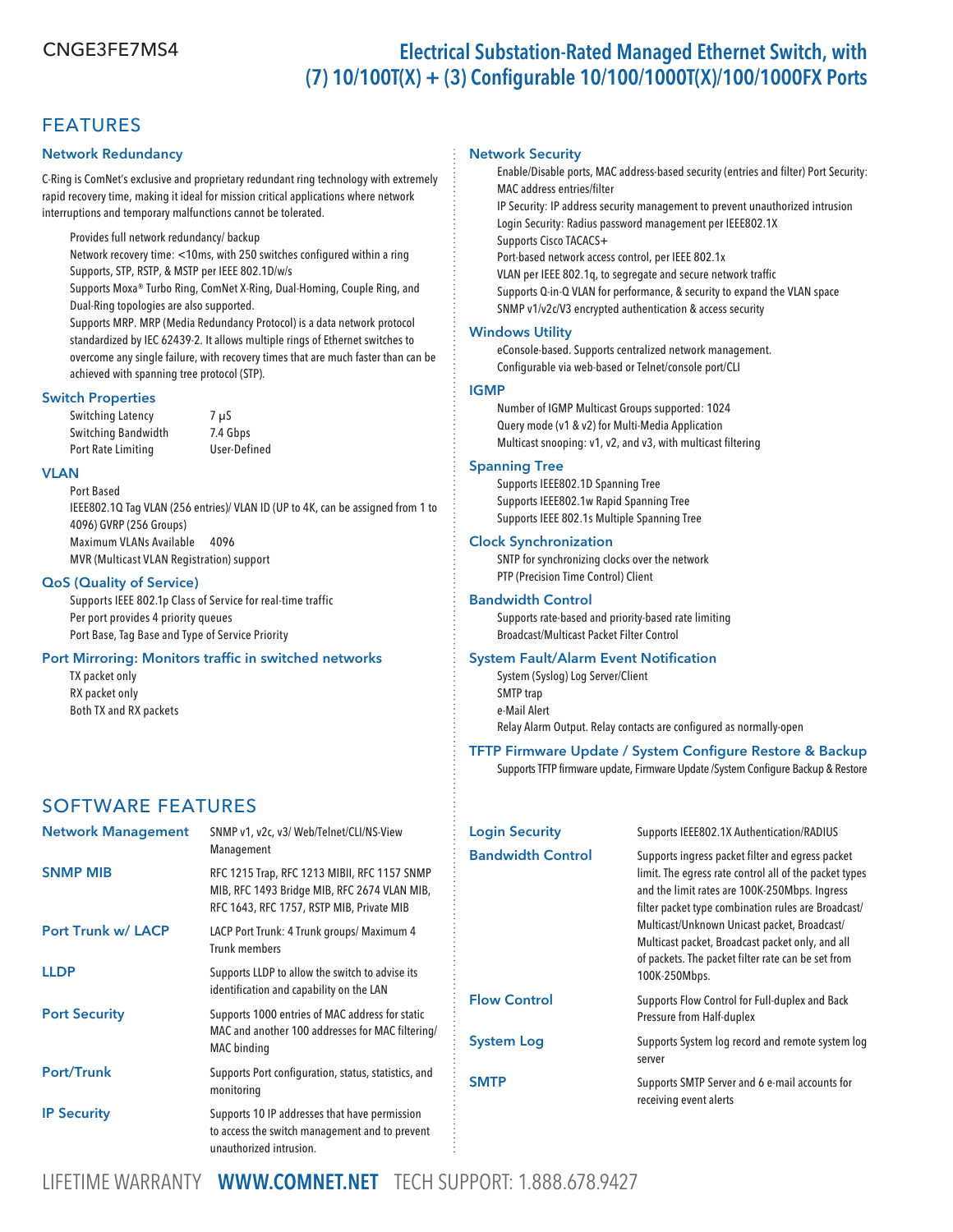## SOFTWARE FEATURES (CONT'D)

| <b>SNMP Trap</b>            | Up to 3 Trap stations. Indications are provided for:<br>- Device cold start<br>- Port link up<br>- Port link down<br>- Authentication Failure<br>- Private Trap for power status<br>- Port Alarm configuration<br>- Fault alarm<br>- C-Ring network ring topology change or fault |
|-----------------------------|-----------------------------------------------------------------------------------------------------------------------------------------------------------------------------------------------------------------------------------------------------------------------------------|
| <b>DHCP</b>                 | Provides DHCP Client/ DHCP Server and IP Relay                                                                                                                                                                                                                                    |
| <b>DNS</b>                  | Provides DNS client feature and support Primary<br>and Secondary DNS server                                                                                                                                                                                                       |
| <b>TOS/Diffserv support</b> |                                                                                                                                                                                                                                                                                   |
| <b>If Alias</b>             | Each port allows importing 128 bit of alphabetic<br>string of words on SNMP and CLI interface.                                                                                                                                                                                    |

## HARDWARE SPECIFICATIONS

## System Interface/Performance

| SFP supports 100/1000 Mbps Dual Mode<br>Store-and-Forward Switching Architecture<br><b>1Mbit Packet Buffer</b><br><b>8K MAC Address Table</b> | RJ45 port supports auto MDI/MDI-X functions<br>Back-plane (Switching Fabric/bandwidth): 7.4Gbps |
|-----------------------------------------------------------------------------------------------------------------------------------------------|-------------------------------------------------------------------------------------------------|
| Switch Architecture                                                                                                                           | Back-plane (switching fabric): 7.4 Gbps.                                                        |
|                                                                                                                                               | Packet throughput ability (full duplex): 11 Mbps                                                |
|                                                                                                                                               | @ 64 bytes                                                                                      |
| <b>Transfer Rate</b>                                                                                                                          | 14,880pps for Ethernet port.                                                                    |
|                                                                                                                                               | 148,800pps for Fast Ethernet port.                                                              |
|                                                                                                                                               | 1,488,000pps for Gigabit Fiber Ethernet port                                                    |
| Packet Buffer                                                                                                                                 | 1 Mhit                                                                                          |
| <b>MAC</b> Table                                                                                                                              | 8192 MAC Addresses                                                                              |
| Flash ROM                                                                                                                                     | 4Mbytes                                                                                         |
| DRAM                                                                                                                                          | 32Mbytes                                                                                        |
|                                                                                                                                               |                                                                                                 |

## Console/TELNET Port

| Protocol         |       | RS-232 serial data |
|------------------|-------|--------------------|
| <b>Bandwidth</b> |       | 9600 bps           |
| Connector type   | RJ-45 |                    |

## Network Cabling Compatibility

10Base-T: 2-pair UTP/STP Cat. 3, 4, or 5 cable. EIA/TIA-568 100-ohm (100m) 100Base-TX: 2-pair UTP/STP Cat. 5/5E cable. EIA/TIA-568 100-ohm (100m) 1000Base-TX: 2-pair UTP/STP Cat. 5e or 6 cable. EIA/TIA-568 100-ohm (100m)

#### Optical Fiber Compatibility

| Multimode             | $50/125 \mu m - 62.5/125 \mu m$                |
|-----------------------|------------------------------------------------|
| Single Mode           | $9/125 \mu m$                                  |
| <b>Connector Type</b> | Dependent on user-selection of sold-separately |
|                       | SFP Modules. See ComNet data sheet "SFP        |
|                       | Small Form-Factor Pluggable Modules" for       |
|                       | model number and description of applicable SFP |
|                       | modules.                                       |
| Protocol              | CSMA/CD                                        |

#### Ethernet Standards Compliance

| IEEE802.3          | 10Base-T Ethernet                              |
|--------------------|------------------------------------------------|
| IEEE802.3u         | 100Base-TX & 100Base-FX                        |
| IEEE802.3ab        | 1000Base-T                                     |
| IEEE802.3z         | 1000Base-FX Gigabit fiber                      |
| IEEE802.3x         | <b>Flow Control and Back Pressure</b>          |
| IEEE802.3ad        | Port trunk with LACP                           |
| IEEE802.3as        | <b>LACP Link Aggregation Control Protocol)</b> |
| <b>IEEE802.1D</b>  | STP (Spanning Tree Protocol)                   |
| IEEE802.1p         | <b>COS (Class of Service)</b>                  |
| IEEE802.10         | <b>VLAN Tagging</b>                            |
| IEEE802.1s         | <b>MSTP (Multiple Spanning Tree Protocol)</b>  |
| IEEE802.1w         | <b>RSTP (Rapid Spanning Tree Protocol)</b>     |
| IEEE802.1x         | <b>User Authentication (Radius)</b>            |
| <b>IEEE802.1AB</b> | LLDP (Link Layer Discovery Protocol)           |
|                    |                                                |

## Local & Remote Monitoring Capability

| <b>Status Indicating LEDs</b> | 10/100TX: Link/Activity (Green)                     |
|-------------------------------|-----------------------------------------------------|
|                               | <b>Full Duplex/Collision (Yellow)</b>               |
|                               | Gigabit Copper: Link/Activity (Green)               |
|                               | Speed: 1000Mbps (Green)                             |
|                               | SFP: Link/Activity (Green)                          |
|                               | Power (Green), Power 1 (Green), Power 2 (Green)     |
|                               | System Summary Fault (Red)                          |
|                               | <b>Ring Master (Green)</b>                          |
| <b>DDM</b>                    | (Digital Diagnostic Monitoring) Remotely ascertains |
|                               | the status of the operating voltage, current, and   |
|                               | operating temperature of the SFP modules            |
| Relay Alarm                   | Alarm relay output for port breakdown or power      |
|                               | failure indication. Relay contact rating: 1A @ 24V  |
|                               | DC, resistive. Contacts are normally open (NO)      |

#### Internal Power Supply/Operating Power

| Input Voltage Range                                  | 85-264 VAC or 88-373 VDC                                                                                                                                                      |
|------------------------------------------------------|-------------------------------------------------------------------------------------------------------------------------------------------------------------------------------|
| <b>Power Consumption</b>                             | 12 W                                                                                                                                                                          |
| <b>AC Power Line Frequency</b>                       | 47 to 63 Hz                                                                                                                                                                   |
| Redundancy                                           | Redundant AC/DC power supply capability is<br>included to reduce the possibility of a single-<br>point-of-failure, for the highest possible switch<br>and network reliability |
| Reverse polarity protection for the 88-373 VDC input |                                                                                                                                                                               |
| <b>Overload Current Protection</b>                   |                                                                                                                                                                               |

#### **Mechanical**

| Housing                          | Aluminum                                                                 |
|----------------------------------|--------------------------------------------------------------------------|
| Mounting                         | Standard DIN-Rail (35mm track) or Panel Mount                            |
|                                  | (Panel mount adapter included)                                           |
| <b>Ingress Protection Rating</b> | $IP-30$                                                                  |
| Cooling                          | Natural convection.                                                      |
| <b>Housing Dimensions</b>        | $5.85 \times 3.79 \times 6.06$ in (14.85 $\times$ 9.64 $\times$ 15.4 cm) |
| Weight, Unpacked                 | 4.26 lb / 1.935 kg                                                       |
|                                  |                                                                          |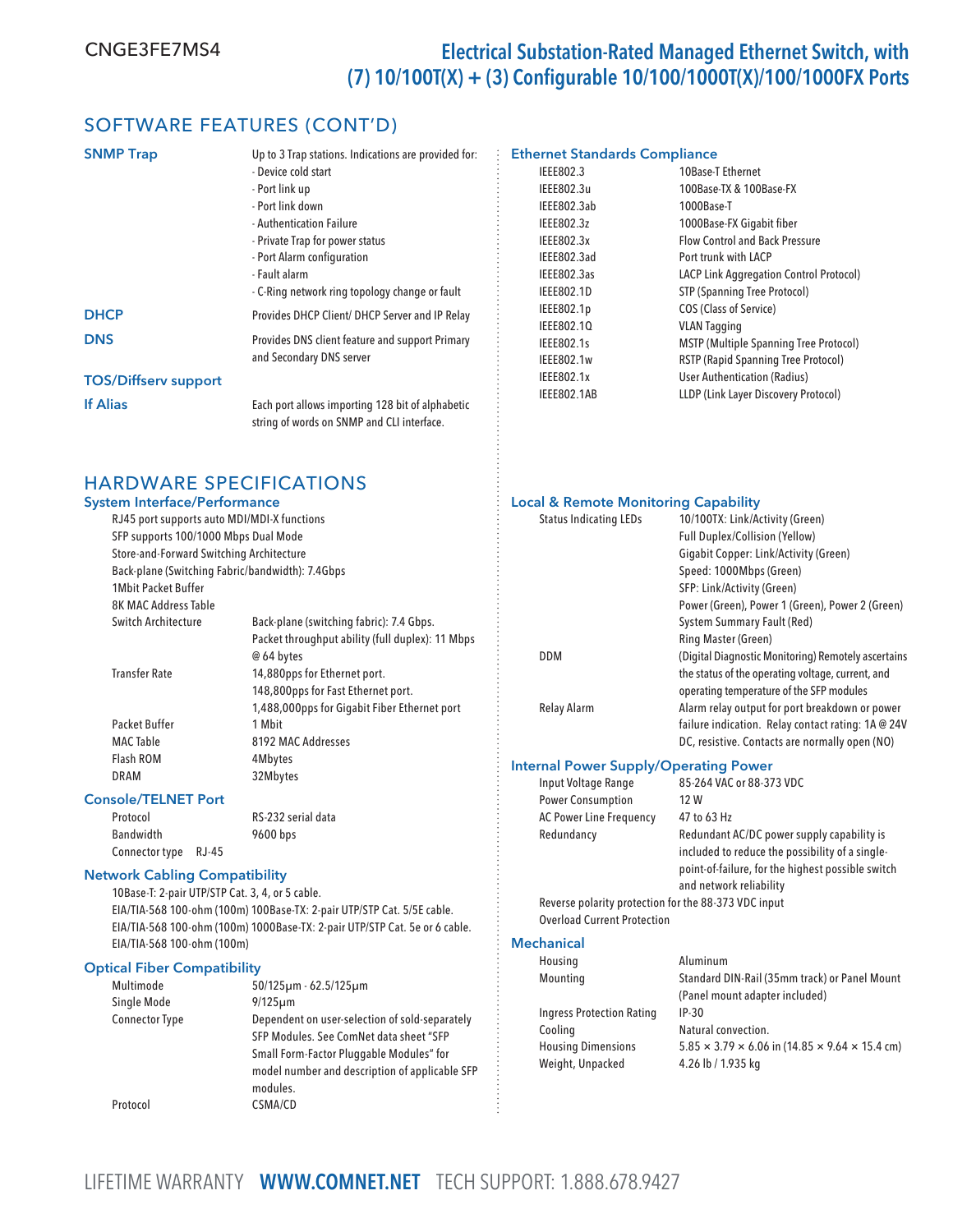# HARDWARE SPECIFICATIONS (CONT'D)

| <b>Connectors</b>                         |                                                                                    | <b>Agency Standards Approval &amp; Compliance</b> |                                                                                                                                                                                                                                                                               |
|-------------------------------------------|------------------------------------------------------------------------------------|---------------------------------------------------|-------------------------------------------------------------------------------------------------------------------------------------------------------------------------------------------------------------------------------------------------------------------------------|
| 10/100T(X)<br>Combo/Uplink Ports          | 7 RJ-45<br>10/100/1000T(X): 3 RJ-45<br>100/1000FX: 3 SFP1                          | EMI                                               | FCC Class A, CE EN61000-4-2 (ESD), CE EN61000-<br>4-3 (RS), CE EN61000-4-4 (EFT), CE EN61000-4-5<br>(Surge), CE EN55022, CE EN61000-4-6 (CS), CE                                                                                                                              |
| RS232 Console Port                        | $RJ-45$                                                                            |                                                   | EN61000-4-8, CE EN61000-6-2, CE EN61000-6-4                                                                                                                                                                                                                                   |
| Power                                     | 6-position screw-terminal block                                                    | <b>IETF RFC Compliance</b>                        | RFC768-UDP, RFC783-TFTP, RFC791-IPRFC792-                                                                                                                                                                                                                                     |
| <b>Alarm Contacts</b>                     | Screw terminals                                                                    |                                                   | ICMP, RFC793-TCP, RFC827-ARP, RFC854-Telnet,                                                                                                                                                                                                                                  |
| Environmental<br><b>MTBF</b>              | >250,000 hours                                                                     |                                                   | RFC894-IP over Ethernet, RFC1112-IGMP<br>v1, RFC1519-CIDR, RFC1541-DHCP (client),                                                                                                                                                                                             |
| Operating Temperature Range -40°C to 85°C |                                                                                    |                                                   | RFC2030-SNTP, RFC2068-HTTP, RFC2236-IGMP                                                                                                                                                                                                                                      |
| <b>Storage Temperature Range</b>          | $-40^{\circ}$ C – 85 $^{\circ}$ C                                                  |                                                   | v2, RFC2475-Differentiated Services, RFC2865-<br>Radius, RFC3414-SNMPv3-USM, RFC3415-                                                                                                                                                                                         |
| Humidity                                  | 5% to 95%<br>Unit is conformally coated for humidity with condensation or airborne |                                                   | SNMPv3-VACM                                                                                                                                                                                                                                                                   |
| particulate matter conditions             |                                                                                    | <b>IETF SNMP MIBS</b>                             | RFC1493-BRIDGE-MIB, RFC1907-SNMPv2-MIB,<br>RFC2012-TCP-MIB, RFC2013-UDP-MIB, RFC2578-<br>SNMPv2-SMI, RFC2579-SNMPv2-TC, RFC2819-<br>RMON-MIB, RFC2863-IF-MIB, draft-ietf-bridge-<br>rstppmib-03-BRIDGE-MIB, draft-ietf-bridge-<br>bridgemib-smiv2-03-RSTP-MIB, IANAifType-MIB |
| <b>AGENCY COMPLIANCE</b>                  |                                                                                    | Safety                                            | UL, cUL, CE/EN60950-1; UL 508 Class 1, Division<br>2, (Groups A, B, C and D) for Hazardous Locations                                                                                                                                                                          |
|                                           |                                                                                    | <b>Stability Testing</b>                          | IEC60068-2-32 (Free fall), IEC60068-2-27 (Shock),<br>IEC60068-2-6 (Vibration)                                                                                                                                                                                                 |
|                                           | RoHS                                                                               |                                                   | [1] Multimode fiber needs to meet or exceed fiber standard ITU-T G.651.                                                                                                                                                                                                       |

[1] Multimode fiber needs to meet or exceed fiber standard ITU-T G.651. Single mode fiber needs to meet or exceed fiber standard ITU-T G.652

## ORDERING INFORMATION

ART 15 COMPI IANT

| <b>Part Number</b> | <b>Description</b> |
|--------------------|--------------------|
|                    |                    |

CNGE3FE7MS4 Substation-Rated Managed Ethernet Switch with (7) 10/100BASE-T(X) / (3) 10/100/1000BASE-T(X) or 100/1000BASE-FX SFP Ports

Complies with FDA Performance Standard for Laser Products, Title 21, Code of Federal Regulations, Subchapter J. In a continuing effort to improve and advance technology, product specifications are subject to change without notice.



3 CORPORATE DRIVE | DANBURY, CONNECTICUT 06810 | USA | T: 203.796.5300 | F: 203.796.5303 | TECH SUPPORT: 1.888.678.9427 | INFO@COMNET.NET

**ao min**er 8 TURNBERRY PARK ROAD | GILDERSOME | MORLEY | LEEDS, UK LS27 7LE | T: +44 (0)113 307 6400 | F: +44 (0)113 253 7462 | INFO-EUROPE@COMNET.NET **Communication Networks** 

© 2015 Communication Networks. All Rights Reserved. "ComNet" and the "ComNet Logo" are registered trademarks of Communication Networks. 09 Jan 2015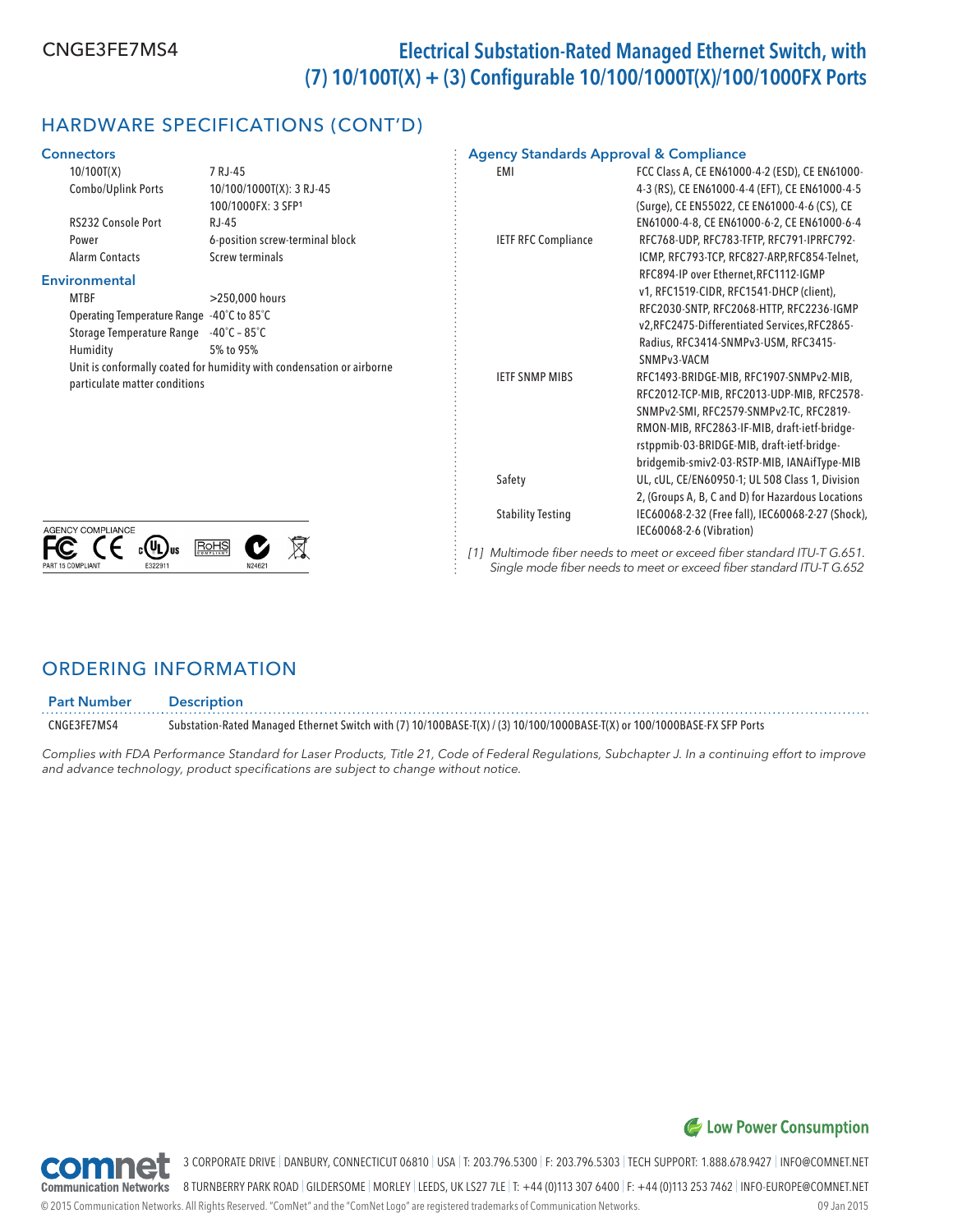## ENVIRONMENTAL TYPE TESTS

| <b>Test</b>    | <b>Description</b>           |          | <b>Test Levels</b>                   | <b>Severity Levels</b> |
|----------------|------------------------------|----------|--------------------------------------|------------------------|
| IEC 60068-2-1  | Cold Temperature             | Test Ad  | $-40^{\circ}$ C, 16 Hours            | N/A                    |
| IEC 60068-2-2  | Dry Heat                     | Test Bd  | $+85^{\circ}$ C, 16 Hours            | N/A                    |
| IEC 60068-2-30 | Humidity (Damp Heat, Cyclic) | Test Db  | 95% (non-condensing), 55°C, 6 Cycles | N/A                    |
| IEC 60255-21-1 | Vibration                    | Tests Fc | 2g @ (10 - 150) Hz                   | Class 2                |
| IEC 60255-21-2 | Shock                        | Tests Ea | 30g @ 11ms                           | Class 2                |

## IEC 61850-3 EMI TYPE TESTS

| <b>Test</b>    | <b>Description</b>             |                           | <b>Test Levels</b>                          | <b>Severity Levels</b> |
|----------------|--------------------------------|---------------------------|---------------------------------------------|------------------------|
| IEC 61000-4-2  | ESD                            | <b>Enclosure Contact</b>  | $+/- 8kV$                                   | 4                      |
|                |                                | <b>Enclosure Air</b>      | $+/- 15kV$                                  | 4                      |
| IEC 61000-4-3  | <b>Radiated RFI</b>            | <b>Enclosure Ports</b>    | 20 V/m                                      | X                      |
|                |                                | <b>Signal Ports</b>       | $+/- 4kV@2.5kHz$                            | $\mathsf{X}$           |
| IEC 61000-4-4  | <b>Burst (Fast Transient)</b>  | <b>DC Power Ports</b>     | $+/- 4kV$                                   | 4                      |
|                |                                | <b>AC Power Ports</b>     | $+/- 4kV$                                   | 4                      |
|                |                                | <b>Earth Ground Ports</b> | $+/- 4kV$                                   | 4                      |
|                |                                | <b>Signal Ports</b>       | +/-4kV line-to-earth, +/-2kV line-to-line   | 4                      |
| IEC 61000-4-5  | Surge                          | <b>DC Power Ports</b>     | +/- 2kV line-to-earth, +/- 1kV line-to-line | 3                      |
|                |                                | <b>AC Power Ports</b>     | +/- 4kV line-to-earth, +/- 2kV line-to-line | $\overline{4}$         |
|                |                                | <b>Signal Ports</b>       | <b>10V</b>                                  | $\mathfrak{Z}$         |
| IEC 61000-4-6  | <b>Induced (Conducted) RFI</b> | <b>DC Power Ports</b>     | <b>10V</b>                                  | 3                      |
|                |                                | <b>AC Power Ports</b>     | <b>10V</b>                                  | 3                      |
|                |                                | <b>Signal Ports</b>       | <b>10V</b>                                  | 3                      |
| IEC 61000-4-8  | <b>Magnetic Field</b>          | <b>Enclosure Ports</b>    | 40 A/m continuous, 1000 A/m for 1 s         | N/A                    |
| IEC 61000-4-29 | Voltage Dips & Interrupts      | <b>DC Power Ports</b>     | 30% for 0.1s, 60% for 0.1s, 100% for 0.05s  | N/A                    |
| IEC 61000-4-11 |                                | <b>AC Power Ports</b>     | 30% for 1 period, 60% for 50 periods        | N/A                    |
|                |                                |                           | 100% for 1 period, 60% for 50 periods       | N/A                    |
| IEC 61000-4-12 | <b>Damped Oscillatory</b>      | <b>Signal Ports</b>       | 2.5kV common, 1kV diff. mode @ 1 MHz        | 3                      |
|                |                                | <b>DC Power Ports</b>     | 2.5kV common, 1kV diff. mode @ 1 MHz        | 3                      |
|                |                                | <b>AC Power Ports</b>     | 2.5kV common, 1kV diff. mode @ 1 MHz        | $\mathfrak{Z}$         |
| IEC 61000-4-16 | <b>Mains Frequency Voltage</b> | <b>Signal Ports</b>       | 30V Continuous, 300V for 1s                 | 4                      |
|                |                                | <b>DC Power Ports</b>     | 30V Continuous, 300V for 1s                 | 4                      |
| IEC 61000-4-17 | Ripple on DC Power Supply      | <b>DC Power Ports</b>     | 10%                                         | $\overline{3}$         |
| IEC 60255-5    | Dielectric Strength            | <b>Signal Ports</b>       | 2kV AC (Fail-Safe Relay Output)             | N/A                    |
|                |                                | <b>DC Power Ports</b>     | 1.5kV DC                                    | N/A                    |
|                |                                | <b>AC Power Ports</b>     | 2kV AC                                      | N/A                    |
| IEC 60255-5    | HV Impulse                     | <b>Signal Ports</b>       | 5kV (Fail-Safe Relay Output)                | N/A                    |
|                |                                | <b>DC Power Ports</b>     | 5kV                                         | N/A                    |
|                |                                | <b>AC Power Ports</b>     | 5kV                                         | N/A                    |



© 2015 Communication Networks. All Rights Reserved. "ComNet" and the "ComNet Logo" are registered trademarks of Communication Networks. 09 Jan 2015 3 CORPORATE DRIVE | DANBURY, CONNECTICUT 06810 | USA | T: 203.796.5300 | F: 203.796.5303 | TECH SUPPORT: 1.888.678.9427 | INFO@COMNET.NET Communication Networks 8 TURNBERRY PARK ROAD | GILDERSOME | MORLEY | LEEDS, UK LS27 7LE | T: +44 (0)113 307 6400 | F: +44 (0)113 253 7462 | INFO-EUROPE@COMNET.NET